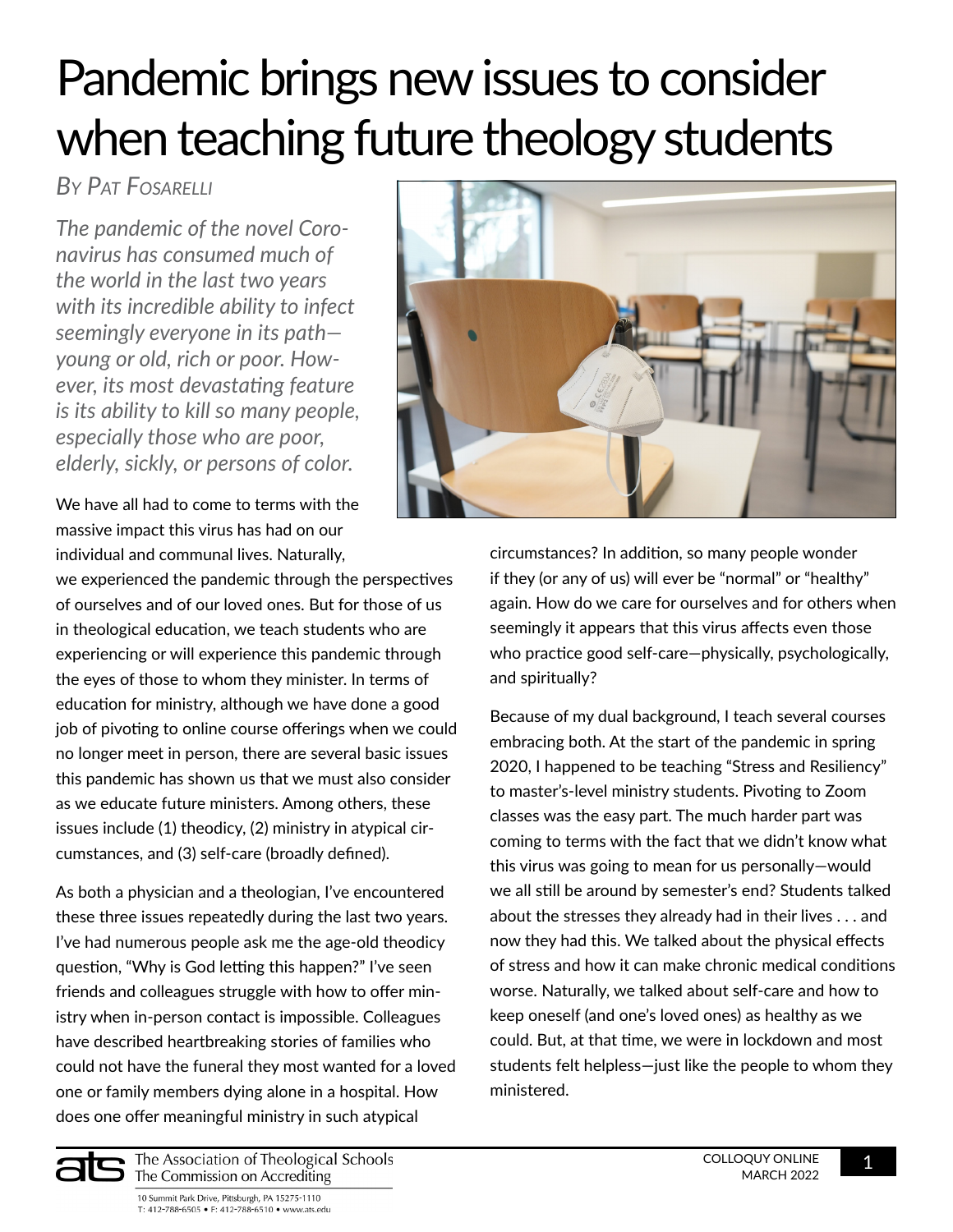In fall 2021, I was teaching "Healing Trauma" to doctorallevel ministry students. When we originally envisioned this course, there was no pandemic. But now, in addition to the traumas we had already decided that we would cover (childhood traumas, relationship traumas, societal traumas aimed at one because of gender, race, country of origin, religion, and traumas experienced from church and church leaders), the trauma of a pandemic was included. Most of the students (and their teacher) had lost at least one family member, colleague, or congregant to COVID-19. Putting a face on the pandemic took it from the realm of the hypothetical to one that is painfully personal. In student discussions, a recurrent theme emerged—how do we minister to people with multiple traumas without being traumatized ourselves? After all, for most people, the pandemic was just "one more" trauma. Most human beings have faced several traumas in their lives, and this pandemic simply tore—and continued to tear—the scab off wounds that were already poorly healing.

Stresses and trauma are much more than "in the head." Even if the body has not been physically struck or touched, stresses and traumas find their ways into body processes—the exacerbation of a chronic condition, the poor functioning of the immune system, the silent progression of a cancer, the wearing down of the cardiovascular system. And though stresses and traumas do not necessarily cause a disease or dysfunction, they may play a hefty role in the failure to prevent it in the first place or to improve it once it appears.

Without making ministry students into biologists, how do we equip them to take good care of themselves precisely so they can thrive and have something to give to others? Without making ministry students into psychologists, how do we teach them about people with multiple stresses/traumas who seem fragile or hostile (and sometimes both simultaneously)? Without making ministry students into academic theologians and philosophers, how do we teach them how to grapple with issues of theodicy—not based on past events (e.g., the 18th century Lisbon earthquake), but on the pandemics of viruses, racism, or xenophobia in our own century?

It has always been true that students learn as much by observing how their teachers behave as they do by listening to them in class. How do we model behaviors of self-care? How do we model what ministry to those who are ungrateful, unlike us, or a potential threat to us looks like? How do *we* struggle with issues of theodicy?

There are, of course, no easy answers and each situation calls for its own set of responses, but I offer several ways of approaching these age-old issues—experienced anew with each generation of ministers.

#### *Theodicy*

It is appropriate that students understand what theologians have written about theodicy over the ages, but that is insufficient. As teachers, we must help them connect the dots, bringing previous understandings into current situations. The aforementioned Lisbon earthquake was noted because it is so often referenced in the classroom and seemed to be purely "an act of God," without the involvement of human freewill. In courses exploring theodicy themes, do we ask students explicitly "Which of these explanations for why bad things happen would best help you explain the COVID-19 pandemic?" "Which of these explanations seem less persuasive today, and which more so?" "How would the people to whom you minister respond to these questions?" In this way, students can explore their own beliefs and biases, while realizing that what they believe may not line up with what those to whom they minister believe—even when it seems so self-evident to them.

## *Ministering in atypical situations*

Our students are increasingly called upon to minister in places where seminaries and theological schools have not (traditionally) given them much preparation. I've taught students who were called to minister in neighborhood clinics as well as on city streets where murders had occurred. Granted, our schools cannot prepare students for every ministry eventuality, but we must be more diligent in preparing them for ministry in sites outside of a church—especially in places full of suffering people where ministry is most needed. We must also alert them